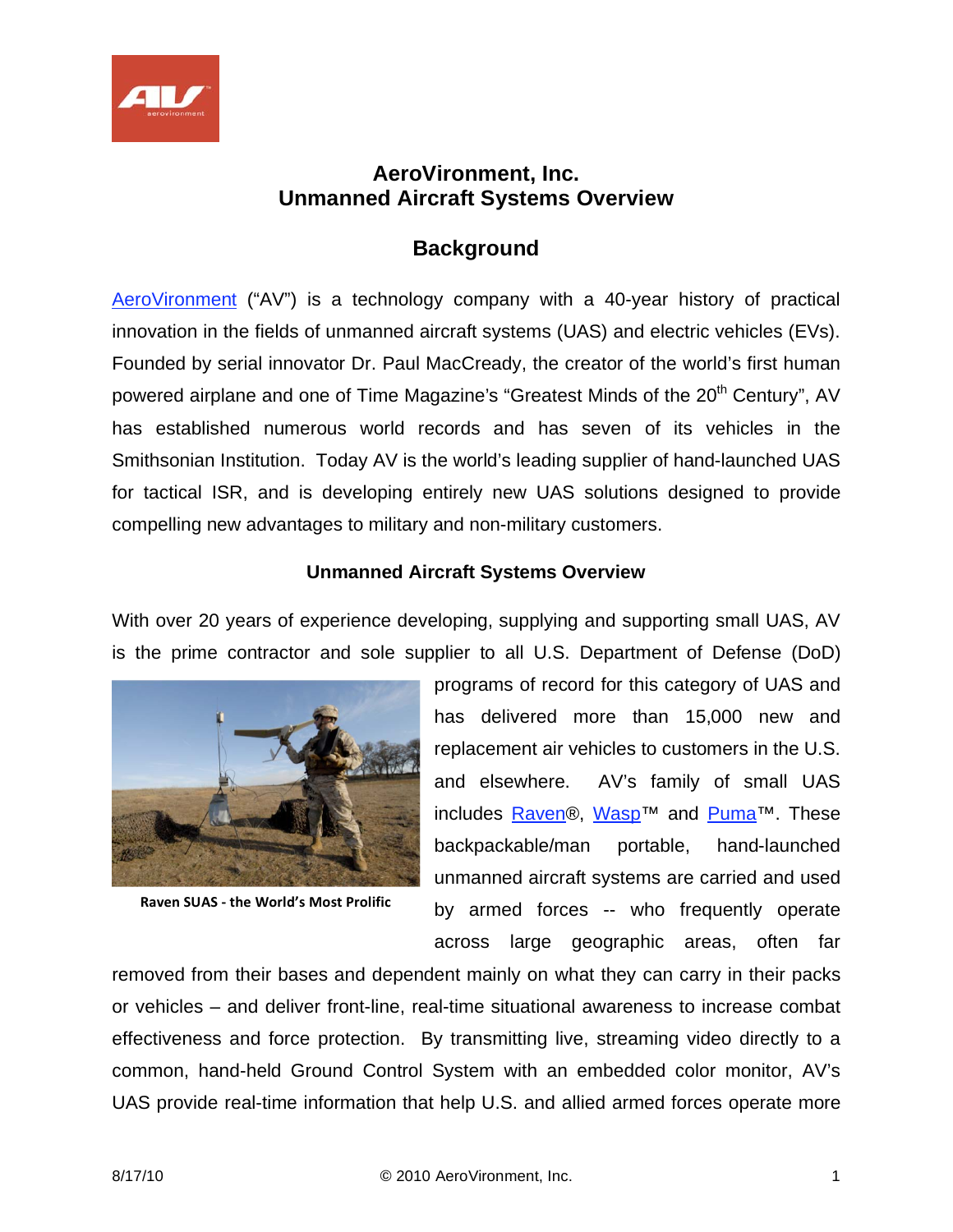

safely and effectively in situations where knowing what lies beyond the next hill or building saves lives.

| <b>Product</b>       | <b>Customers</b>                        | Weight   | <b>Nominal</b><br><b>Endurance</b> | Payload                                      |
|----------------------|-----------------------------------------|----------|------------------------------------|----------------------------------------------|
| Raven B <sup>®</sup> | US Army, Marines, Air<br>Force, USSOCOM | 4.2 lbs. | 90 min.                            | EO or IR video sensors                       |
| Wasp™                | US Air Force, Marines                   | 1 lb.    | 45 min                             | EO and IR video sensors                      |
| Puma AE™             | <b>USSOCOM</b>                          | 13 lbs.  | 120 min.                           | Higher resolution EO and<br>IR video sensors |

### **Ground Control System**

AV's Ground Control System provides a common command and control solution for the

company's family of small UAS. Small, lightweight, and combat proven, the Ground Control System displays real-time video from the air vehicle's payload cameras to personnel on the ground. In addition, it allows the operator to capture screen images, store and play back data for target assessment, and facilitates real-time retransmission of video and metadata to an operations network.



**Common Ground Control System** 

When embedded at remote locations, the Ground

Control System also can be operated as a remote video terminal, enabling command centers or monitoring stations with the same viewing and analysis capability of the UAS operator. It is compact and portable, taking up only a portion of a small backpack, and can be assembled in less than two minutes.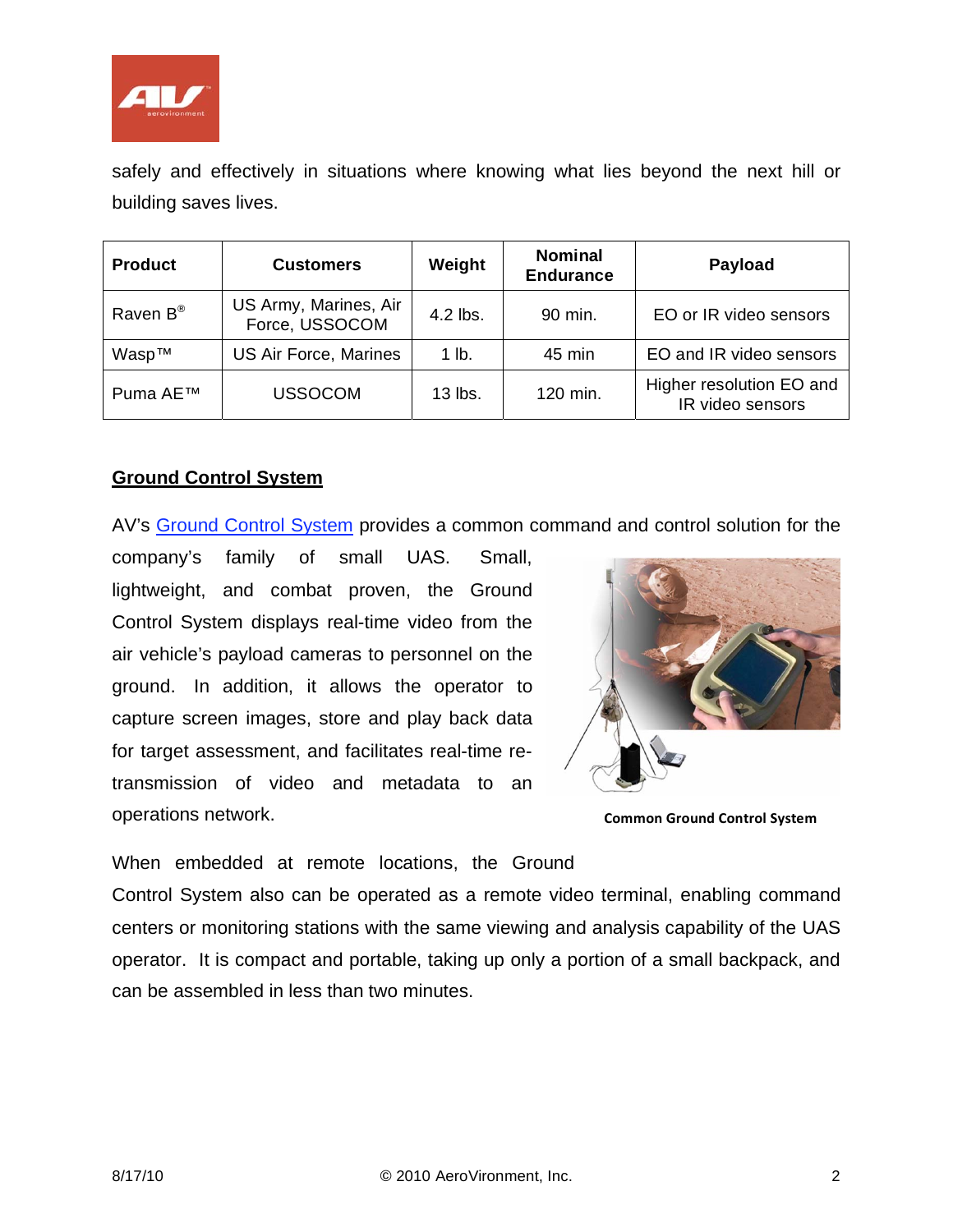

### **Digital Communications Architecture**

New Raven systems now come equipped with a <u>Digital Data Link</u>™ developed by AV. With digital Raven systems users can operate up to 10 times as many air vehicles in the

same geographic area as compared to the analog systems they replace. Digital Raven systems also permit beyond line-of-sight

"UAV operators saw people placing improvised explosive devices on the side of a nearby road... They called in the report, and within a short amount of time a response team was on-scene to check out the situation. Just knowing the fact that we have the power to save lives is a great benefit to working with the Raven."

operation, the creation of an ad-hoc wireless data network for the battlefield (turning the Raven into a "miniature communications satellite") and secure communications. AV is currently developing digital Puma and Wasp systems with the objective of creating a truly interoperable, digitally-enabled family of small UAS.

## **UAS Training Services**

AV provides training courses to AV's customers for a wide range of small UAS applications and tactical situations. Courses are designed to give students a comprehensive understanding of the selected UAS solution, including safety, operational proficiency, aircraft maintenance and air space management, that when applied "in theater" will enable them to accomplish their mission objectives.

#### **UAS Logistics Services**

AV's UAS Logistics operation ensures mission success by providing quality products and logistics support anywhere in the world. AV's UAS logistics support solutions include planning, upgrades, UAS spares and repair services. Support also is provided in the areas of technical expertise, material management, supply chain management and military and commercial logistics.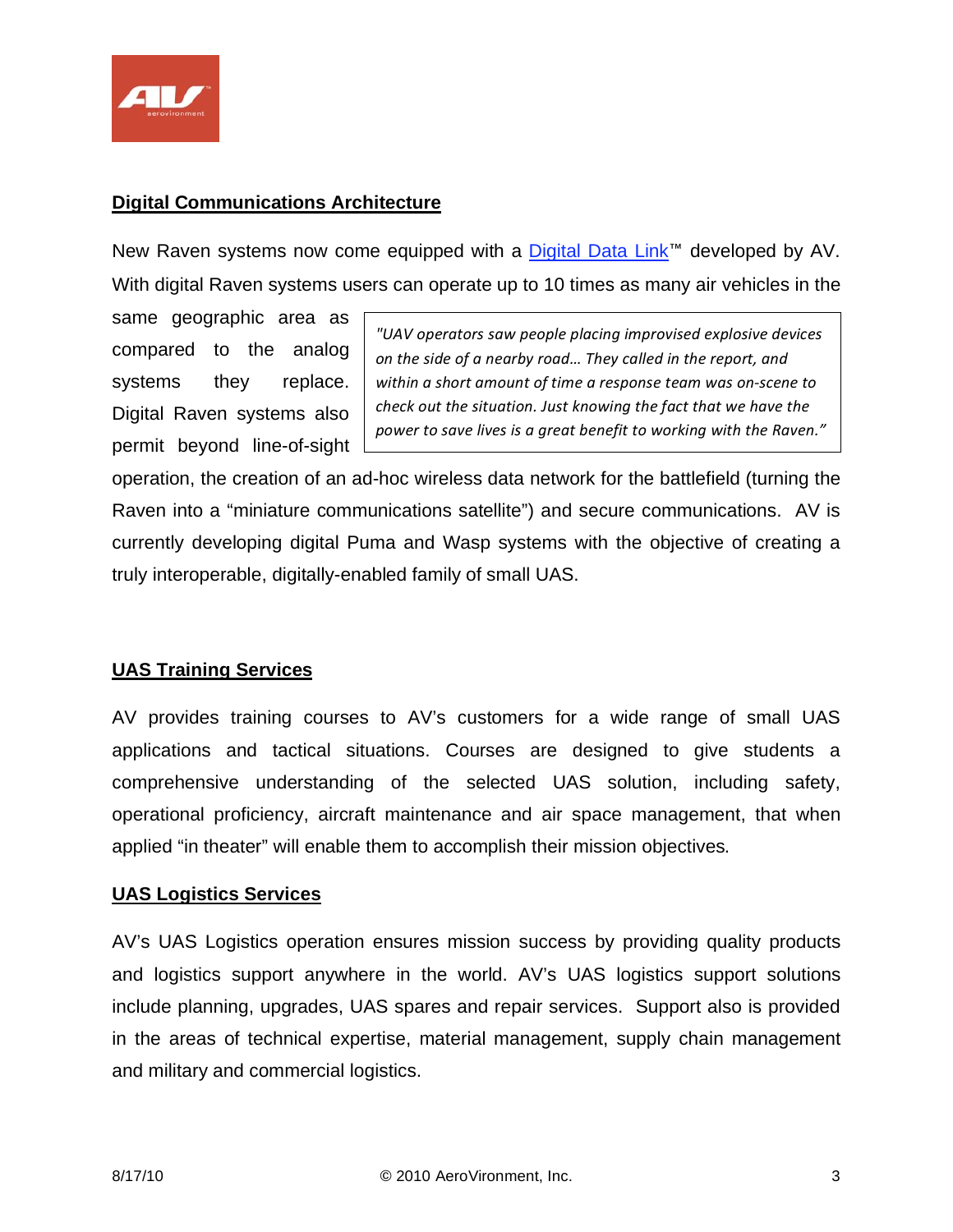

#### *UAS In Development*

AV is a technology innovator focused on solving important customer problems with new, practical solutions. In addition to a growing product line supporting demand for UAS solutions, AV cultivates a robust pipeline of new solutions under development to drive growth.

## <u>Switchblade™</u>

One of the most dramatic capabilities in development at AV is the **Switchblade airborne** 

munition. Switchblade adds a lethal strike component to small UAS, creating an entirely new capability of loitering precision munitions.

The backpackable, battery-powered Switchblade is launched from a tube, unfolds its tandem wings and sends back streaming video from an EO sensor. The operator designates a target on the AV Ground Control System when it is detected and the Switchblade becomes a weapon – autonomously guiding itself onto the target, exploding the small warhead with high precision and low probability for collateral damage.

Switchblade can rapidly provide a powerful, but



Switchblade Loitering Airborne **Munition** 

expendable backpackable flying intelligence, surveillance and reconnaissance package on a beyond-line-of-sight target within minutes. The vehicle's small size and quiet motor make it difficult to detect, recognize and track even at very close range. The Switchblade is fully scalable and can be launched from a variety of air and ground platforms.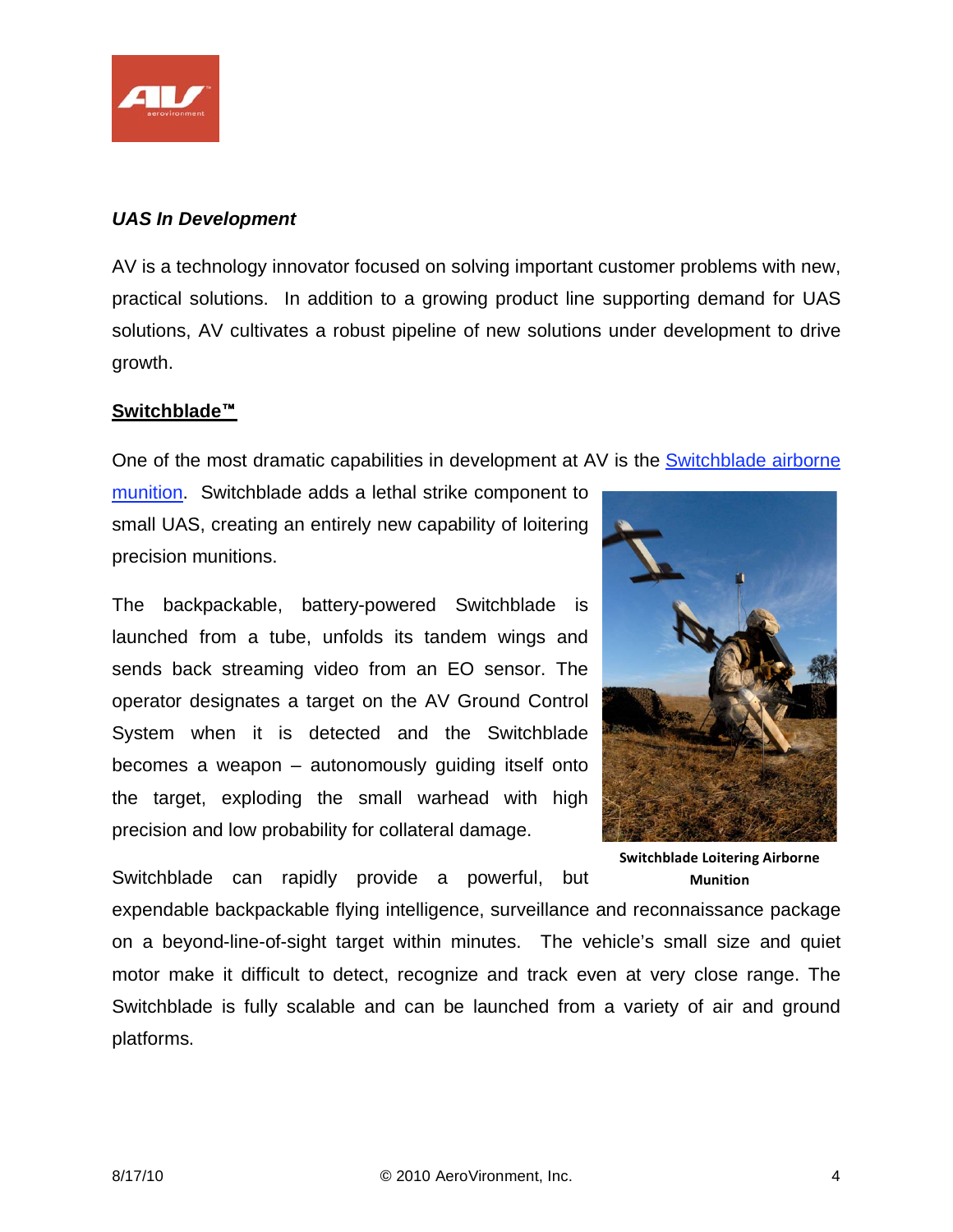

# **Global Observer**-

AV currently is developing Global Observer, which represents a new category of UAS – able to provide stratospheric global persistence with no latitude restrictions. In August 2010 AV announced that aircraft #1001 had successfully completed its maiden flight at Edwards Air Force Base.

Global Observer's unique combination of both extreme flight duration and stratospheric operating altitude is designed to deliver advantages in cost, capacity, coverage, flexibility and reliability that make it a compelling complement to existing satellite, aerial and terrestrial assets.

Global Observer is in-development under a government-funded joint capability



Global Observer #1001 at Edwards AFB

technology demonstration (JCTD). The purpose of the program is to create and exploit the ability to fly in the stratosphere for up to a week at a time providing affordable persistence for remote sensing and communication relay that does not exist

today. Reaching stratospheric altitudes of 55,000 to 65,000 feet, this revolutionary

system with a 175-foot wingspan will carry approximately 400 pounds of payload, including EO and IR sensors and communications relay equipment.

This groundbreaking UAS uses a specially developed internal combustion engine that burns hydrogen to generate electricity to power four efficient electric propeller drive units and all aircraft and payload systems. The Global Observer system, consisting of at least two aircraft trading positions over a designated geographic area, is designed to provide continuous coverage at a significantly lower cost than available alternatives.